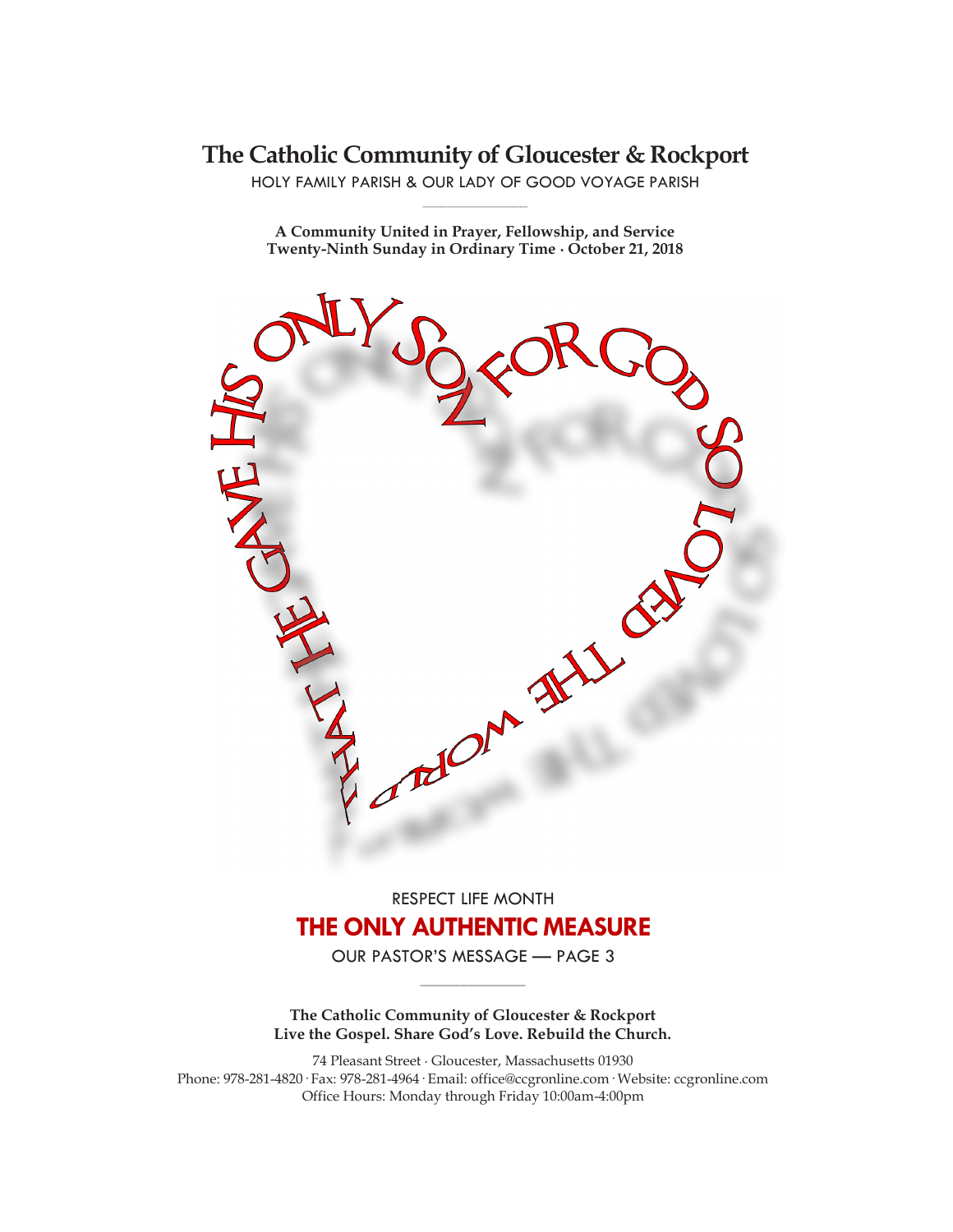#### **ADULT FAITH FORMATION \_\_\_\_\_\_\_\_\_\_\_\_\_\_\_\_\_\_\_\_\_**



# **Light & Darkness**

#### A WORKSHOP ON SPIRITUAL COMBAT, VIGILANCE & DISCERNMENT OCTOBER 24TH THROUGH OCTOBER 26TH AT 7:00PM

During the last week of August, a large group of parishioners gathered at Saint Anthony Chapel for the Catholic Community of Gloucester & Rockport's Fifth Annual Summer Retreat: "Everyone's Vocation to Everyday Holiness." During this intense five-night retreat, parishioners and friends ranging in age from 16 to 94 read and reflected on Pope Francis's Apostolic Exhortation: "Rejoice and Be Glad: On the Call to Holiness in Today's World." Without question, the most compelling evening of the retreat focused on the Holy Father's advice and guidance about spiritual combat, vigilance, and discernment. He writes: "The Christian life is a constant battle. We need strength and courage to withstand the temptations of the devil and to proclaim the Gospel. This battle is sweet, for it allows us to rejoice each time the Lord triumphs in our lives."

In this spirit, all parishioners, friends, and guests of the Catholic Community of Gloucester & Rockport are invited to join Father Jim and Cliff Garvey for "Light & Darkness: A Workshop on Spiritual Combat, Vigilance & Discernment" from Wednesday, October 24th through Friday, October 26th in Our Lady of Good Voyage Church. During this three-night mini-course, we will read and reflect together on the sacred scriptures, the wisdom of the saints, and the writings of Pope Francis. Overall, our goal will be to learn about how darkness works in our world and how we can work against that darkness with the help of our Lord Jesus Christ who is the Light of the World.

Each evening of this special adult faith formation program will begin at 7:00pm with Evening Prayer from the Liturgy of the Hours. After this time of shared prayer, Father Jim and Cliff will lead our community in a period of reflection, discussion, and faith sharing. Each evening will conclude by 8:30pm with Night Prayer. If you would like to join us for all or even part of this special workshop on spiritual combat, vigilance, and discernment, please be sure to contact Cliff Garvey at 978-281-4820 or cgarvey@ccgronline.com by Sunday, October 21st. A donation of \$30 is requested from those who can afford it in support of our adult faith formation ministries. All reading materials will be provided. Please join us! Bring a friend! All are invited! All are welcome!

*The Christian life is a constant battle.*

*Pope Francis· Rejoice and Be Glad (158)*

*We need strength and courage to withstand the temptations of the devil and to proclaim the Gospel. This battle is sweet because it allows us to rejoice each time the Lord triumphs in our lives.*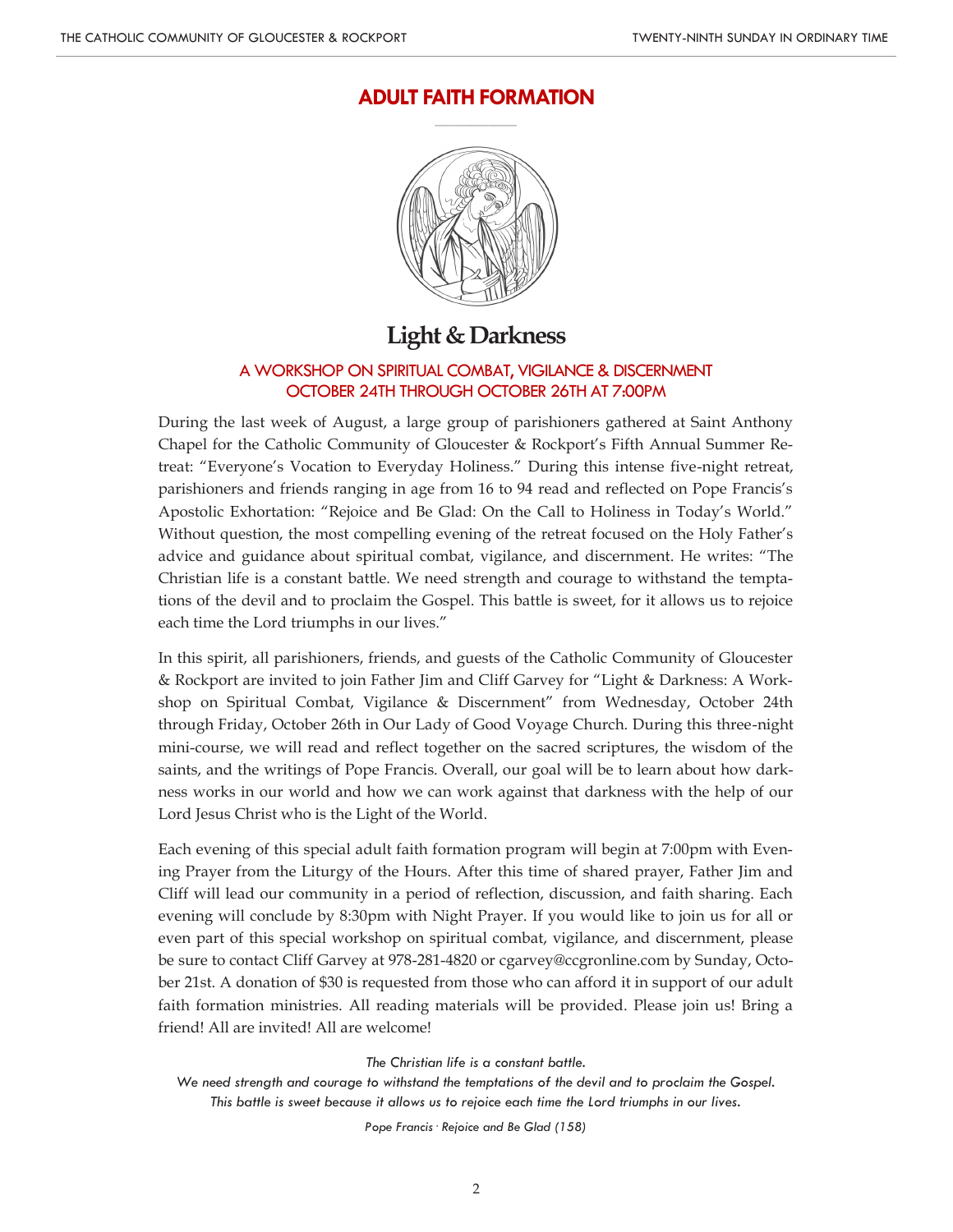#### **OUR PASTOR'S MESSAGE \_\_\_\_\_\_\_\_\_\_\_\_\_\_\_\_\_\_\_\_\_**

## **The Only Authentic Measure**

#### BY FATHER JIM

As Roman Catholics, we believe that every human being is created in the image and likeness of God. We believe that Jesus Christ suffered, died, and rose from death for every one of us. We believe that each person, without exception, is sacred and loved unconditionally by our Creator. And we believe in a consistent ethic of life that seeks to ensure that every human life is nurtured and protected from the moment of conception until natural death.

Over the years, Pope Francis has spoken out forcefully against modern society's various attacks on the sanctity of life. He has preached against abortion, bigotry, capital punishment, environmental exploitation, euthanasia, and every form of violence. He has urged world leaders to guarantee universal health care and improve social services for the poor, the sick, and the elderly. He has implored all countries to welcome and generously care for immigrants and refugees. Put simply, the Holy Father has declared over and over again that it is never right to terminate a single human life in order to address any one of the world's countless challenges.

Last Wednesday, Pope Francis offered a compelling lesson on the Fifth Commandment's prohibition against taking human life. The official transcript is only seven sentences long. But the pope spoke off-the-cuff and those unscripted comments contain the living heart of his teaching. Pope Francis began his catechesis with these words: "Every evil is caused by a disregard for human life. Assaults on life occur in many situations, from war and exploitation to the suppression of the vulnerable, elderly, and unborn." He suggested that society's ambivalence about life is caused by our selfishness, fear of suffering, and lack of empathy for the less fortunate. He then asked: "What leads us to refuse life? It is the idols of this world: money, power, and success." These idols, he argued, lead us astray. They trick us into believing that affluence and convenience are more important than the lives that have been entrusted into our collective care.

Pope Francis then offered a powerful remedy for society's sick indifference to life: love. Love is primary. Love is paramount. Love is the central teaching of the gospel. Love is what it's all about. According to the pope: "The only authentic measure of life is love!" Are our thoughts, words, and actions motivated by love? Do we love God? Do we love others? The Holy Father then said: "Vulnerable life shows us the way to save ourselves from an existence bent on itself; and to discover the joy of love." In this way, we are beckoned by Christ to respect every human life: the unborn child, the migrant teenager, the convicted felon, the single parent, the disabled veteran, the dying patient, and the aging neighbor. The pope continued: "In every sick child, in every weak old person, in every desperate migrant, in every fragile and threatened life, Christ is looking for us. He is looking for us in order to open our hearts to the joy of love."

Pope Francis concluded by calling attention to the well-known passage from the Gospel of John: "God so loved the world that he gave his only-begotten Son, so that whoever believes in him should not perish but have eternal life (John 3:16)." From this foundation of divine love, the Holy Father reminds us that the secret of love is revealed by our Risen Lord. Jesus came into this broken world for our sake. He now looks for us and calls us to follow him. He beckons us to love each other as he loves us — without counting the cost. Because God so loved the world, let us pray for the strength to love him back by loving each other and by defending every human life.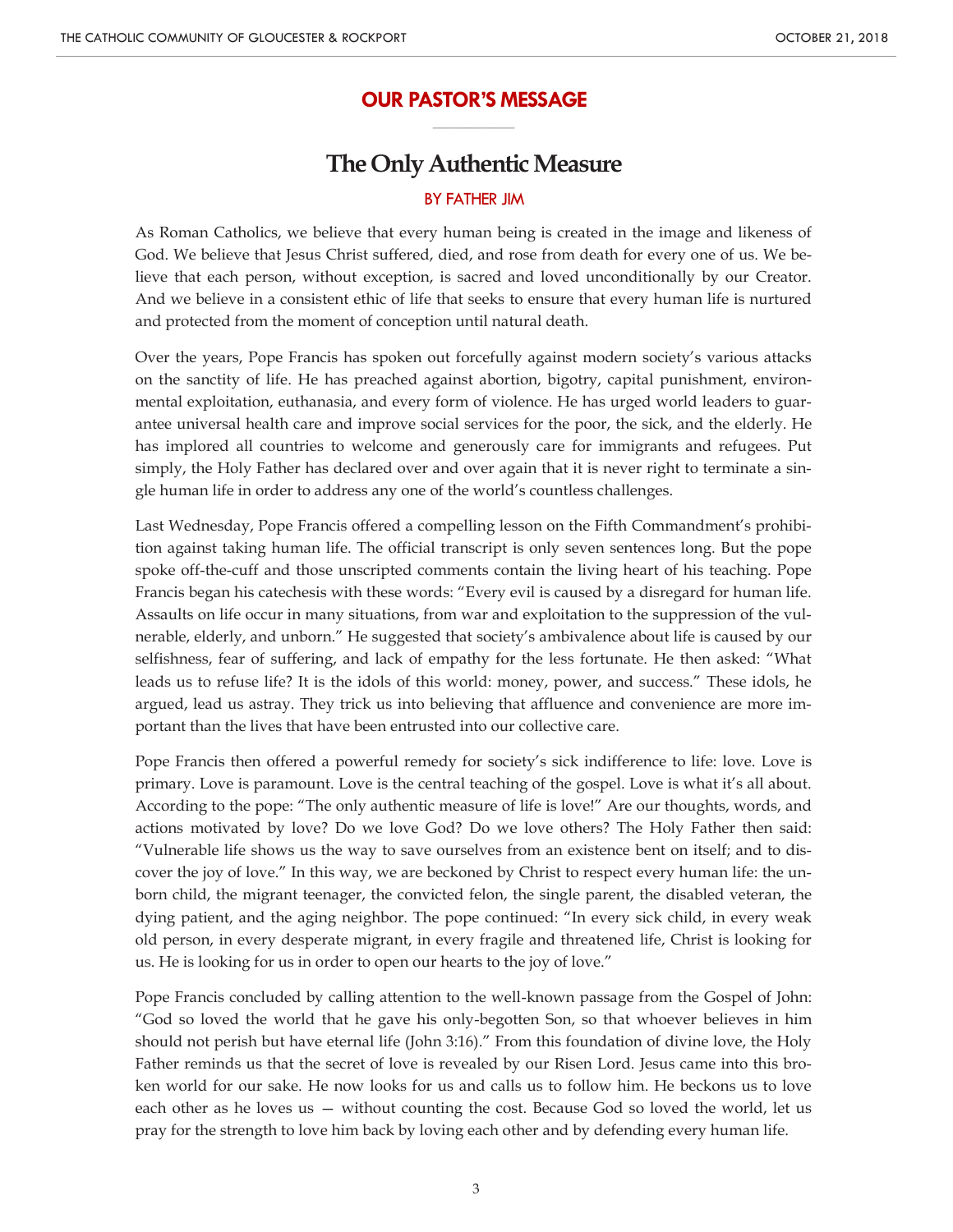#### **PRAYER, FELLOWSHIP, AND SERVICE \_\_\_\_\_\_\_\_\_\_\_\_\_\_\_\_\_\_\_\_**



## HOLY FAMILY PARISH **ANNUAL CHRISTMAS FAIR** SUNDAY, NOVEMBER 17TH· 9:00AM-2:00PM

All parishioners, friends, and guests of the Catholic Community of Gloucester & Rockport are invited to join Holy Family Parish for our Annual Christmas Fair on Saturday, November 17th from 9:00am until 2:00pm in Saint Ann Church Hall. This year's fair will feature various tables, including homemade baked goods and cookies, jewelry, Christmas decorations, Santa's Corner, Chinese Raffle, White Elephant, and our famous Basket Wheel! In addition, raffles tickets are now available for cash prizes, an Apple iPad, and a Red Sox Game Package.

We gratefully accept donations! We are especially thankful to Greely Funeral Home and Pike-Newhall Funeral Home for their donation of raffle prizes. The Christmas Fair Committee and Holy Family Women's Guild are working overtime to make this year's fair another great success! So, please support this all-important fundraising event by joining us on Saturday, November 17th! For more information, please contact Lydia Bertolino at 978- 281-4279 or bertolino4@msn.com. Please join us! All are invited! All are welcome!

### **HOLY FAMILY WOMEN'S GUILD CHRISTMAS FAIR BASKET WHEEL Now Accepting Donations!**

The Basket Wheel is the biggest "money maker" at our Christmas Fair, which is scheduled for Saturday, November 17th and is the biggest fundraiser of the year at Holy Family Parish. The great success of the Basket Wheel depends on donations from our fellow parishioners and friends! So, all are encouraged to create and donate a \$25 theme basket for crafts, kids, family nights, movie nights, snowy days, holiday gift wrap, or summer barbecues!

Creating a basket can be both fun and inexpensive when families, friends, and neighbors work together in support of our parish! Last year, more than 120 baskets were donated and won at the Basket Wheel! Donations are now being accepted! Help us keep the Basket Wheel spinning! Help us make this year's Christmas Fair a record-breaking success! For more information, please contact Lydia Bertolino at 978-281-4279 or bertolino4@msn.com. Please join us! All are invited! All are welcome!

#### **ALL SAINTS & ALL SOULS \_\_\_\_\_\_\_\_\_\_\_\_\_\_\_\_\_\_\_\_**

#### **SOLEMNITY OF ALL SAINTS A HOLY DAY OF OBLIGATION Thursday, November 1st**

Since late antiquity, the People of God have honored the holy men and women who have been canonized as saints in the Roman Catholic Church. The Solemnity of All Saints honors all saints, known and unknown, who have gone before us in faith, hope, and love; and who now pray for the salvation of souls. In commemoration of this Holy Day of Obligation, on Thursday, November 1st, the Catholic Community of Gloucester & Rockport will celebrate Masses according to the following schedule:

> **Wednesday, October 31st· Vigil Mass** Saint Ann Church at 4:00pm

**Thursday, November 1st· Holy Day Masses** Saint Joachim Church at 8:00am Our Lady of Good Voyage Church at 12:00pm Our Lady of Good Voyage Church at 7:00pm

#### **MONTH OF ALL SOULS MASSES OF REMEMBRANCE For Families, Friends & Fellow Parishioners**

During November, the Month of All Souls, the Catholic Community of Gloucester & Rockport will celebrate three Masses of Remembrance for those whose funerals were celebrated in our churches and have thus journeyed home to the Lord during the past year. These Masses will be celebrated according to the following schedule:

> **Mass of Remembrance I** Saturday, November 3rd at 4:00pm Saint Ann Church

> **Mass of Remembrance II** Sunday, November 4th at 11:45am Our Lady of Good Voyage Church

**Mass of Remembrance III** Sunday, November 18th at 10:00am Saint Joachim Church

At each Mass of Remembrance, the names of our dearly departed loved ones, friends, and fellow parishioners will be read aloud. During the month of all souls, let us unite our hearts and voices in prayer for those we have lost. For more information about the Month of All Souls, please contact Father Jim at frjim@ccgronline.com or 978- 281-4820. Please join us! All are invited! All are welcome!

#### WE**SHARE**

Safe & Easy Electronic Giving Learn more: ccgronline.com/news!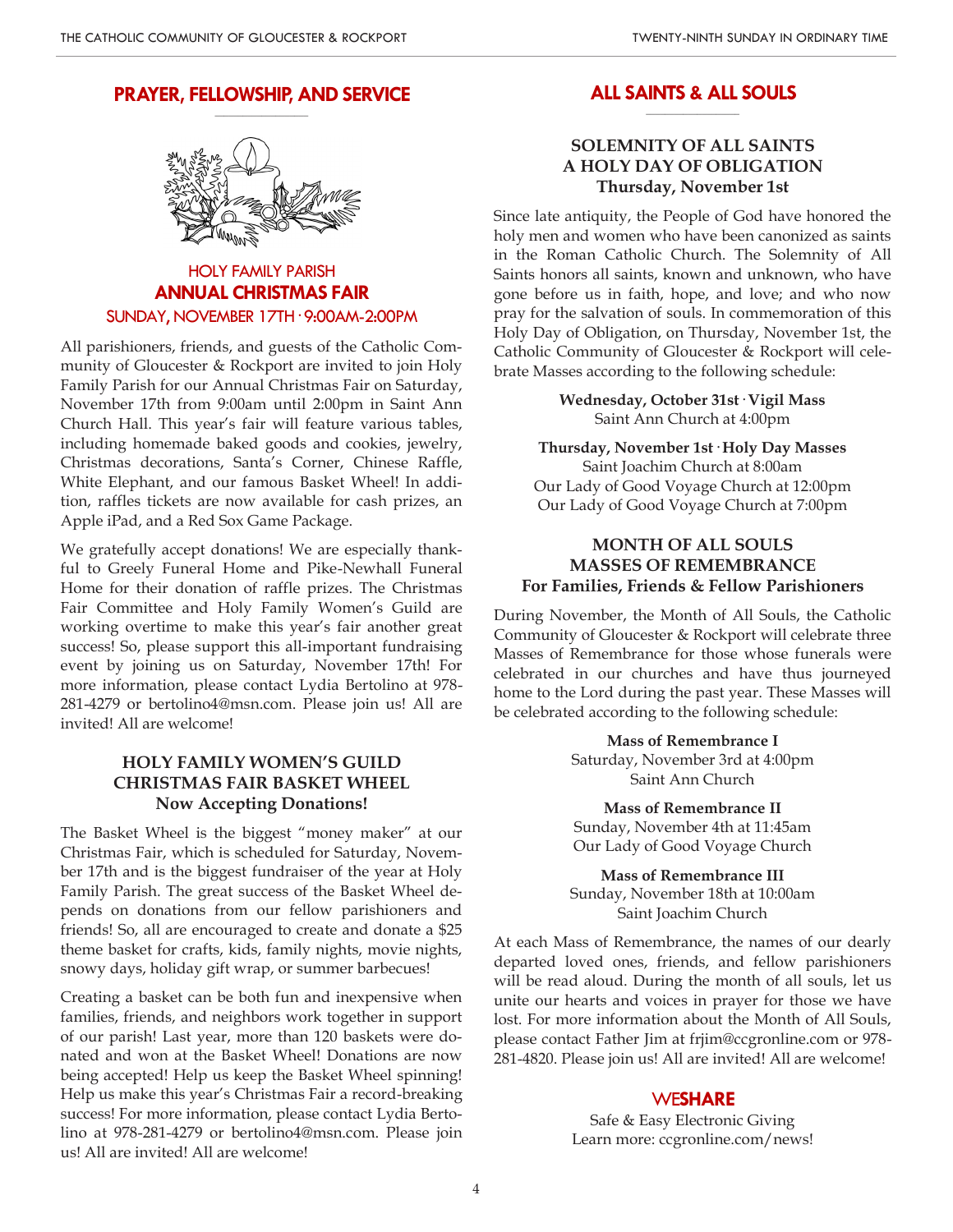#### **HEALING GOD'S FAMILY \_\_\_\_\_\_\_\_\_\_\_\_\_\_\_\_\_\_\_\_**

## **SOLEMNITY OF ALL SAINTS VIGIL FOR THE HEALING OF GOD'S FAMILY Thursday, November 1st**

The Holy Father recently issued a special request for prayers to Catholics around the world. It said: "Pope Francis has decided to invite all the faithful, of the entire world, to pray the Holy Rosary ever day during the Marian month of October and to join together in prayer and penance, as the people of God, in asking the Mother of God and Saint Michael the Archangel to protect the church from the devil, that always aims to divide us from God and among ourselves."

In response to the Holy Father's unprecedented request, the Catholic Community of Gloucester & Rockport will continue to pray the Rosary every morning after Mass for the healing and protection of the church throughout the world. For the rest of this month, we will also conclude all daily and weekend Masses with this powerful prayer for the intercession of Saint Michael the Archangel:

> Saint Michael the Archangel, defend us in battle, be our defense against the wickedness and snares of the devil. May God rebuke him, we humbly pray; and do thou, O Prince of the Heavenly Host, by the power of God, thrust into hell Satan and the other evil spirits who prowl about the world for the ruin of souls. Amen.

In addition to these powerful prayer for the protection of the church, I believe that concrete steps must be taken by church leaders to protect God's family (children and adults alike) from the horrors of sexual abuse and harassment and from the conspiracies to conceal these crimes from law enforcement authorities. I also believe that we must come together as neighbors, friends, and fellow parishioners to heal God's family by rededicating ourselves to living the Gospel, sharing God's love, and rebuilding our wounded Church.

In this spirit, all parishioners, friends, and guests of the Catholic Community of Gloucester & Rockport are inivted to join me on Thursday, November 1st, the Solemnity of All Saints for a Vigil for the Healing of God's Family. This vigil will begin with Mass at 12:00pm in Our Lady of Good Voyage Church, followed by Exposition and Adoration of the Blessed Sacrament. At 3:00pm, we will pray the Rosary for the healing of God's Family. We will conclude at 6:30pm with Evening Prayer and Benediction of the Blessed Sacrament. Please join us! All are welcome! Peace and blessings!— Father Jim

#### **PRAYER, FELLOWSHIP, AND SERVICE \_\_\_\_\_\_\_\_\_\_\_\_\_\_\_\_\_\_\_\_**



## A FELLOWSHIP OF FRANCISCANS IN SPIRIT **SATURDAY MORNING** with **SAINT FRANCIS** SATURDAY, OCTOBER 27TH AT 8:00AM

Founded in 2007 by Father Jim and Cliff Garvey after their first pilgrimage to Assisi and Rome, the Assisi Project is a Fellowship of Franciscans in Spirit with friends and followers in the United States, Canada, Africa, and Europe. Our mission is to help adults of all ages more faithfully live the Gospel of Christ and grow closer to the Church through the inspiration and intercession of Saint Francis and Saint Clare of Assisi.

The Assisi Project meets on the last Saturday of every month in Saint Ann Church for Mass, formation, fellowship, and faith sharing. Our next "Saturday Morning with Saint Francis" is October 27th beginning at 8:00am. This month, we will continue our reading and reflection on the saints, including Saint Padre Pio and Saint Pope John XXIII. All fellow parishioners are invited to join the Assisi Project! You do not need to travel with us to Assisi to be a member of the Assisi Project!

Members of our fellowship all around the world, who range in age from 16 to 93, also pray for those who ask for our prayers. If you would like to join us or if you would like us to pray for your special intention, please contact Cliff at 978-281-4820 or cgarvey@ccgronline.com. Saint Francis of Assisi, pray for us! Saint Clare of Assisi, pray for us! Our Lady of Angels, pray for us! All are invited! All are welcome! May the Lord give you peace!

#### **OUR LADY OF GOOD VOYAGE PARISH FRIED DOUGH BREAKFAST Saturday, November 3rd· Begins at 9:00am**

All parishioners, friends, and guests of the Catholic Community of Gloucester & Rockport are invited to join Our Lady of Good Voyage Parish for a Fried Dough Breakfast on Saturday, November 3rd from 9:00am until 11:00am in Our Lady's Hall. Coffee, tea, and our delicious homemade fried dough and sweetbread will be served. As always, loaves of our sweetbread will be available for purchase! For more information, please contact Matt Parisi at 978- 281-4820 or mparisi101@gmail.com. Please join us for this special morning of great food and good friendship! All are invited! All are welcome!